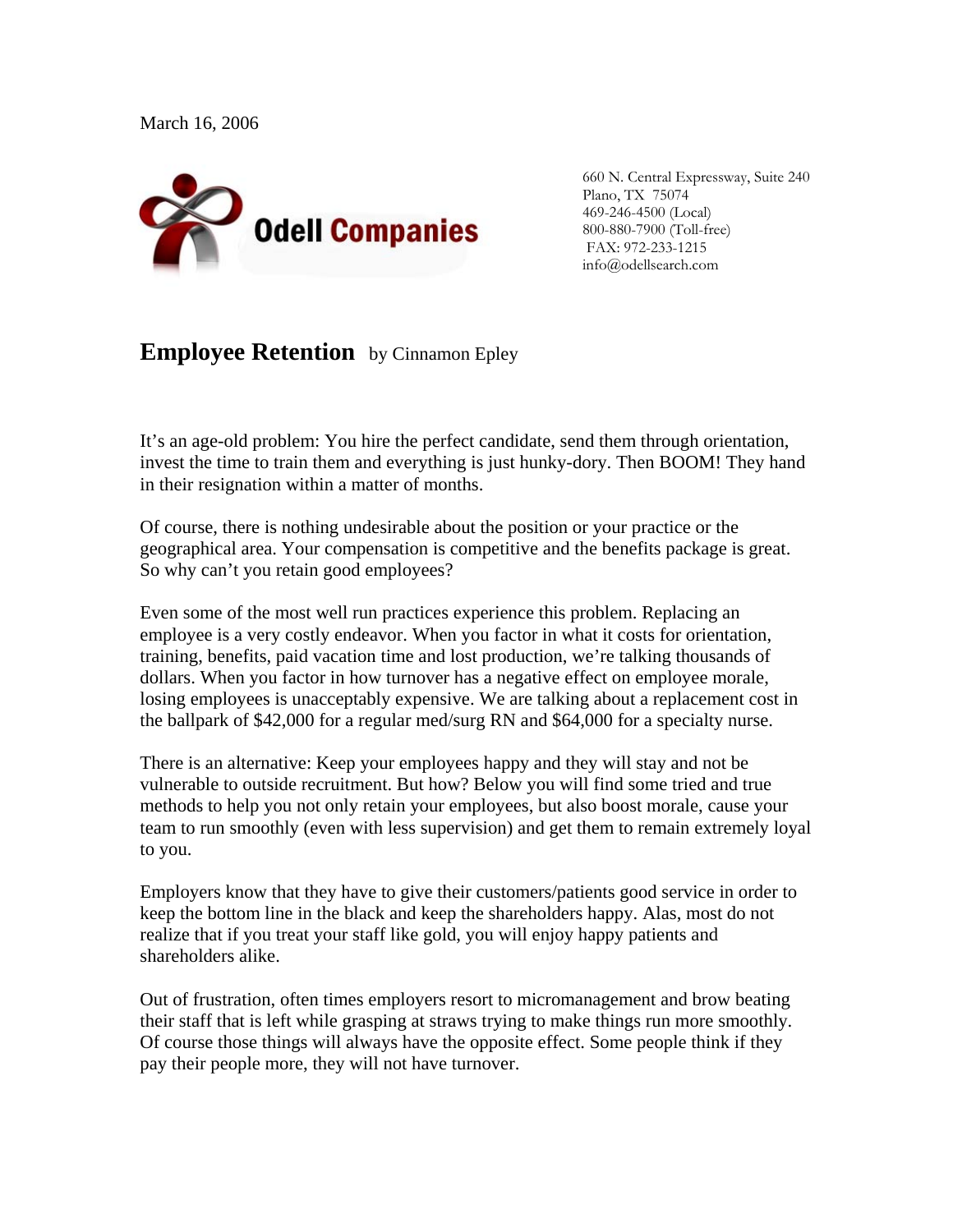Believe it or not, the top reasons people leave their job is not for the lack of salary. Instead employees quit because:

- 1. They do not feel like they belong they are not part of the team.
- 2. They do not feel valued.
- 3. They feel like they are under appreciated and overworked.

One of my clients, Keith Gregory with The Jones Clinic in Memphis, Tennessee has a model staff working with him at their outpatient oncology practice. His employees get along great with each other, their quality of care is exceptional and turnover is low. And he is nestled in an area where there are a lot of other oncology practices vying for excellent talent.

Is he magic? Well, almost. Amongst other things, Mr. Gregory often brings in Starbucks coffee for his nurses, brings in a massage therapist so everyone can enjoy a 45-minute massage, and slips them a note of simple appreciation when they have done a particularly good job. On occasion, when they have an extremely busy schedule planned for a certain day, he even brings in a local company that makes smoothies between 10:00 AM and 2:00 PM and serves them to all of the employees and patients.

Here are some super simple, inexpensive and extremely effective ways to win your employees' admiration, respect and loyalty. If you want more ideas, just contact me and I will be happy to share many more with you.

· Have lunch catered in – especially during busy days, when employees may not get time to take a proper lunch. It doesn't have to be fancy to be effective. If they ask, "What's the occasion?" simply tell them you appreciate that they are working so hard.

· Acknowledge and celebrate birthdays with singing and cake. Also celebrate tenure and perfect attendance with a lunch and public recognition.

· Have company and/or departmental get-togethers like picnics, happy hours, holiday parties, bowling, etc. When you choose to employ one of these informal galas, have your employees get involved in the planning process. These are not only fun, but they provide time and opportunity for your team to learn more about each other and build relationships. Team unity ensures not only better quality work, but decreases turnover because people are less likely to leave a job when they feel like a part of the team.

· When a person has done a particularly good job, instead of public recognition, leave a short note on their desk letting them know you appreciate what they've done.

· Implement a program where employees acknowledge each other when one has been a particularly good teammate. You provide the "kudos" gift and the employees